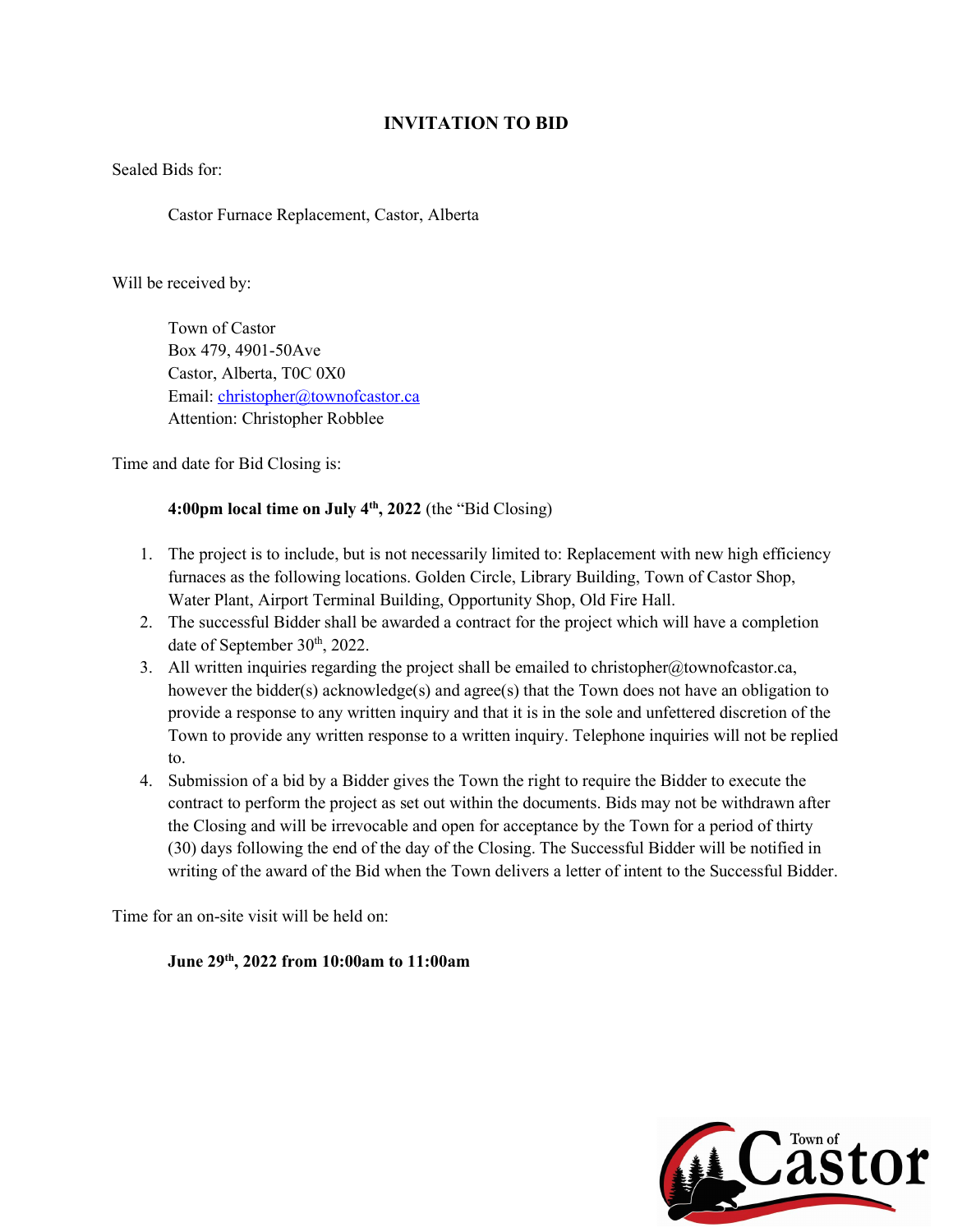### **INSTRUCTIONS TO BIDDERS**

### 1. BACKGROUND

- 1.1 The Town of Castor (the "Town") is seeking bids from companies to replace the current furnaces with new high efficiency furnaces.
- 1.2 The Town will receive bids until 4:00pm local time on July 4th, 2022 ("Bid Closing").

### 2. SUBMISSION OF BIDS

- 2.1 Each Bid shall be addressed to the Town in a signed, sealed envelope clearly marked with the Bidder's name, address and "Furnace Replacement Bid". The sealed envelope containing the Bid shall be delivered before the Bid Closing to Town of Castor: **Town of Castor Box 479, 4901 50 Ave Castor, AB, T0C 0X0 Attention: Christopher Robblee**
- 2.2 Each Bidder shall submit a complete Bid on the Bid Form which forms part of the Bid Documents with the blank spaces filled in.
- 2.3 Proposals will be considered by the Town based on several factors including, but not limited to, quality of services to be provided and experience of the service provider. The Town reserves the right to reject any and all proposals, even if it is the lowest proposal based on financial considerations, work related experience or other such means.
- 2.4 The Town shall not be obligated to accept Bids that are unsigned, incomplete, conditional, illegible, unbalanced, obscure, contain irregularities of any kind, or contain mathematical or calculation errors of any kind.
- 2.5 Bids shall not be withdrawn, modified or clarified after being delivered in accordance with the Bid Documents unless such withdrawal, modification or clarification is made in writing and actually received by Christopher Robblee of the Town of Castor prior to the Bid Closing. Any withdrawal, modification or clarification of the Bid must be followed by a letter of confirmation signed and sealed in the same manner as the Bid and delivered to the address for the Town of Castor in the Invitation to Bid within 48 hours of the Notice of the Withdrawal, Modification or Clarification.

# 3. THE FREEDOM OF INFORMATION AND PROTECTION OF PRIVACY ACT

3.1 All documents submitted to the Town will be subject to the protection and disclosure provisions of Alberta's Freedom of Information and Protection of Privacy Act ("FOIP"). FOIP allows persons a right of access to records in the Town's custody or control. It also prohibits the Town from disclosing the Bidder's personal or business information where disclosure would be harmful to the Bidder's business interests or would be an unreasonable invasion of personal privacy as defined in sections 16 and 17 of FOIP. BIDDERS are encouraged to identify what portions of their submissions are confidential

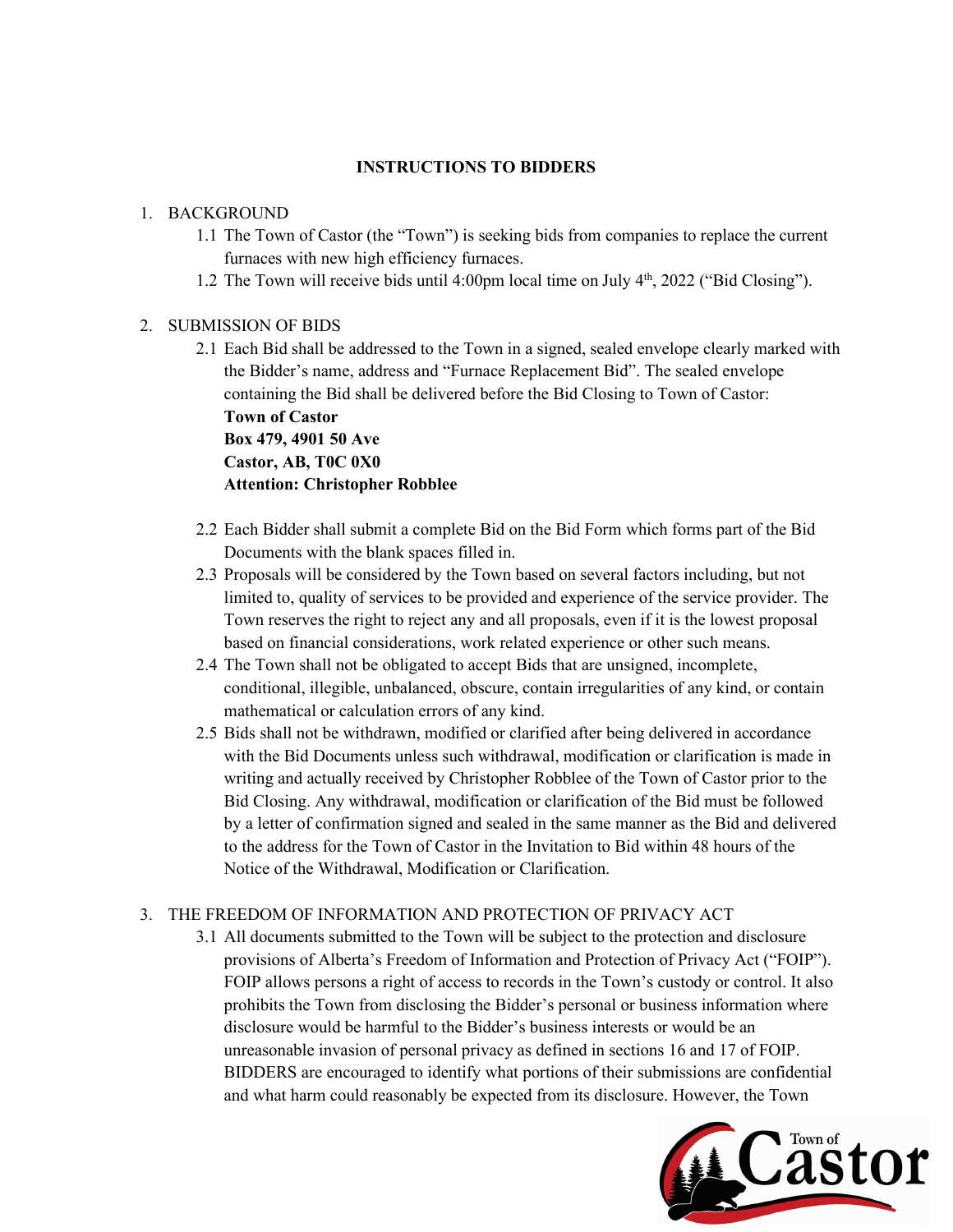cannot assure BIDDERS that any portion of the Bidder's documents can be kept confidential under *FOIP*.

### 4. BID DOCUMENTS

- 4.1 The documents for the Bid are:
- Invitation to Bid
- Instructions to BIDDERS
- Bid Form
- Proof of Insurance, Journeyman Certificate and WBC

# 5. VARIATION IN BID DOCUMENTS AND NO IMPLIED OBLIGATIONS

- 5.1 The Bidder shall carefully examine the Bid Documents. Any errors, omissions, discrepancies, or clauses requiring clarification shall be reported in writing to the Town at least 3 calendar days prior to the Bid Closing. Where necessary the Town shall respond to reported errors, omissions, discrepancies, or clauses requiring clarification by way of Addenda.
- 5.2 Should a Bidder fail to report any such errors, omissions, discrepancies, or clauses requiring clarification at least 3 calendar days prior to the Bid Closing, the Town shall be the sole judge as to the intent of the Bid Documents.
- 5.3 No implied obligation of any kind by or on behalf of the Town shall arise from anything in the Bid Documents, and the express covenants and agreements contained in the Bid Documents and made by the Town, are and shall be the only covenants and agreements that apply.
- 5.4 Without limiting the generality of Article 5.3, the Bid Documents supersede all communications, negotiations, agreements, representations and warranties either written or oral relating to the subject matter of the Bid made prior to the Bid Closing, and no changes shall be made to the Bid Documents except by written Addenda.

# 6. ADDENDA

6.1 Any changes to the Bid shall be in writing in the form of Addenda. Any Addenda issued to the Bid shall form part of the Bid Documents, whether or not the receipt of same has been acknowledged by a Bidder, and the cost for the project therein shall be included in the Bid Sum. Verbal representations shall not be binding on the Town nor form part of the Bid Documents. Technical inquiries into the meaning or intent of the Bid Documents must be submitted in writing to the person identified in Article 2.1 of the Instructions to BIDDERS.

# 7. HOLD BACK

7.1 There will be a 10% hold back to the Successful Bidder that will be paid upon completion of a clean final inspection.

# 8. PROJECT COMPLETION

8.1 The Successful Bidder shall complete the project within the time specified in the receipt of the Letter of Intent from the Town.

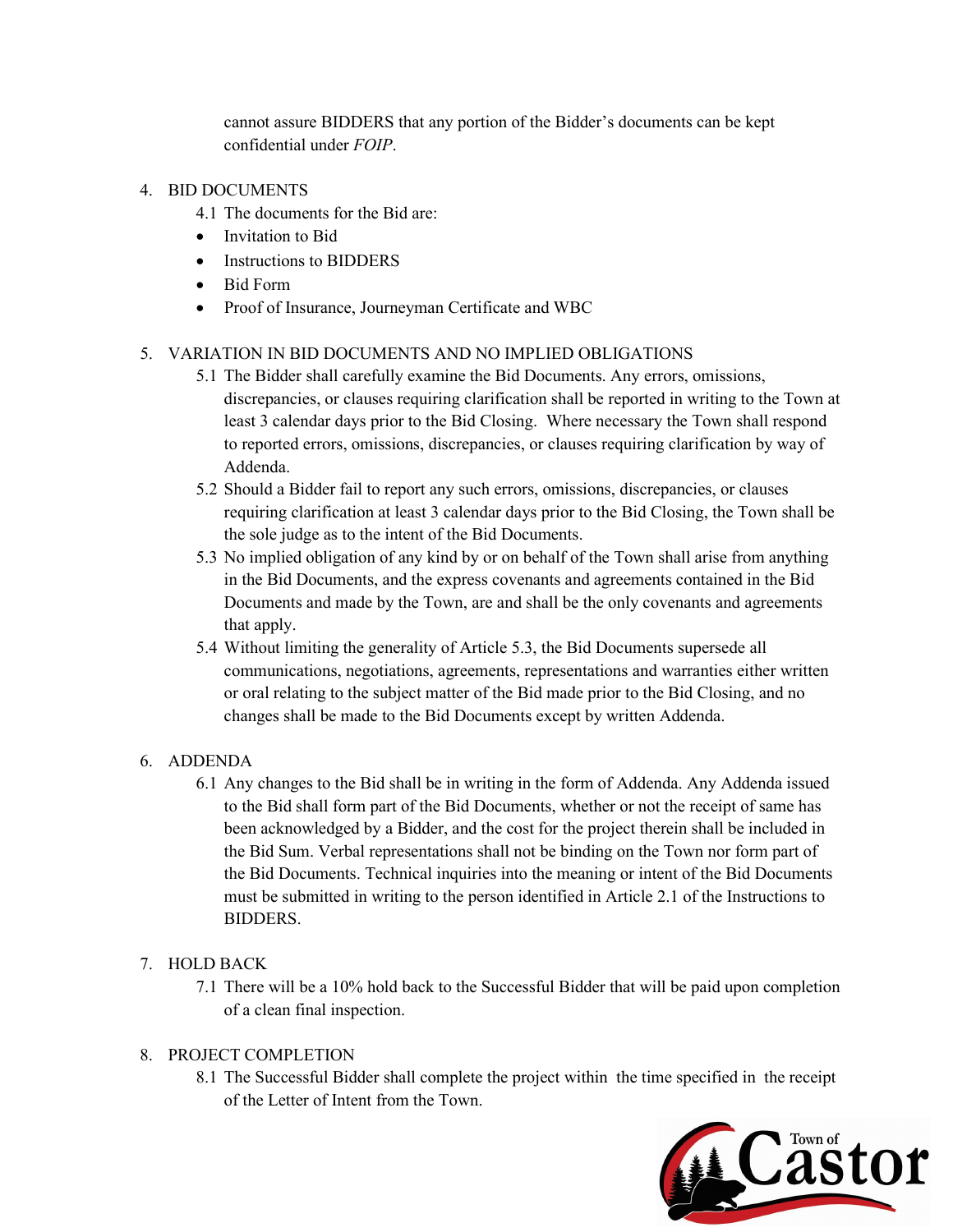### 9. PROJECT INSPECTIONS, INSURANCE AND WARRANTY

- 9.1 In addition to industry standard inspections, the Town reserves the right to hold regularly scheduled inspections throughout the duration of the project. The schedule of which will be outlined in the CCDC signed by the Successful Bidder.
- 9.2 The Bidder is fully responsible for obtaining all information required for the preparation of its Bid and for the execution of the Project. The Town is not responsible for undertaking any investigations to assist the Bidder. Bidders who obtain or rely upon such Non-Bid Information or other documents, do so entirely at their own risk.
- 9.3 It is the Bidder's obligation to obtain liability insurance for the project of no less than \$2,000,000, to provide the Town with their WCB Number, all applicable licences and certificates and comply with the Town vaccination policy.
- 9.4 The Bidder does warranty the project for a period of no less than six (6) months from the date of completion of the project, limited to: general character, suitability, seen or unseen deficiencies in the equipment, 3rd party inspection reports or any other item, deemed by the Town, to significantly impact the functionality of the equipment.

### 10. SUCCESSFUL BIDDER

- 10.1 Award of Contract by the Town occurs once the Bidder receives a Letter of Intent duly executed by the Chief Administrative Officer of the Town.
- 10.2 Following the receipt of the Letter of Intent, the Successful Bidder shall comply within the time required in Article 8.1.
- 10.3 Within 5 business days of receipt of the letter from the Town, the Successful Bidder shall duly execute the Contract and return the Contract to the Town.
- 10.4 Within 7 days of receipt of a Letter of Intent in accordance with Article 8.1, the Successful Bidder shall submit a proposed Schedule showing the anticipated time of commencement and completion of the project.
- 10.5 No Equipment shall be seen to be purchased, agreed upon or delivered and no work can commence until the Contract has been executed by both parties thereto, and the liability insurance as required by the Contract has been accepted and filed with the Town.

# 11. BID EVALUATION CRITERIA

- 11.1 Bids will be evaluated based on a number of factors, including Bid price, reference checks, delivery time, Bidder's qualifications, Bidder's previous experience, Bidder's financial capability, equipment suitability as determined by the Town, specifications of the project in relation to the instructions.
- 11.2 The Town may, in its discretion, request clarification from a Bidder during the evaluation process. A request for clarification will not allow a Bidder to revise, amend or otherwise alter its Bid price.
- 11.3 In assessing a Bidder's qualifications, the Town will consider information regarding the experience of the Bidder, reference checks that may be conducted by the Town, and previous experience with the Bidder in doing similar projects.

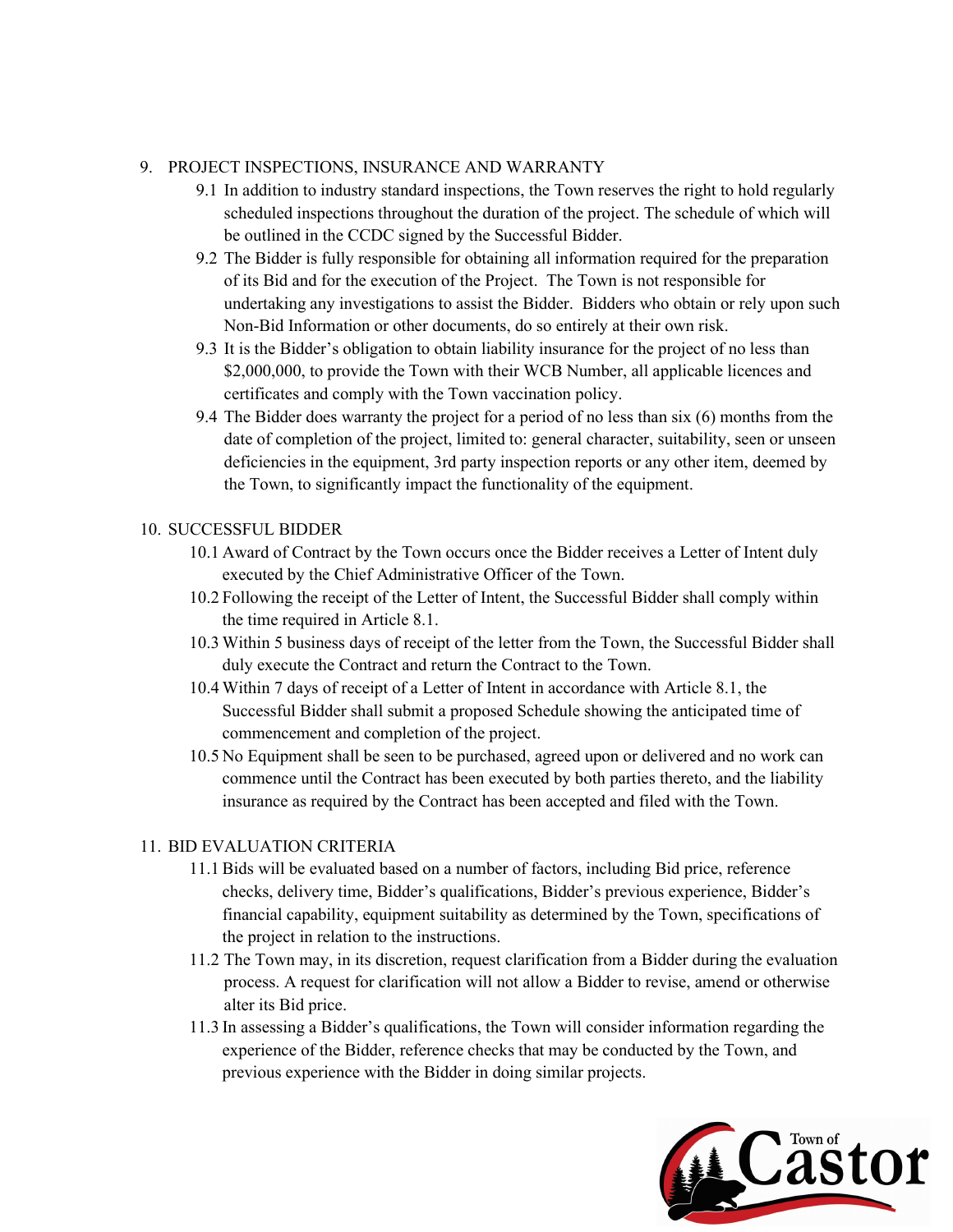- 11.4 In evaluating Bids, the Town expects to select the Bidder which will provide the overall best value to the Town, as determined by the Town in its sole discretion.
- 11.5 The Town does so disclose a local privilege clause in the evaluation of any bid. Whereby any local bidder shall receive privileged treatment and consideration up to five (5) precent of the grid.

### 12. BIDS EXCEEDING BUDGET

- 12.1 In addition to the rights contained within Article 12 herein, if the Bid Sum of every Bidder exceeds the amount the Town has budgeted for the Project, the Town may reject all Bids or attempt to negotiate a lower price with the Bidder who, in the sole and unfettered discretion of the Town, has submitted the most advantageous Bid.
- 12.2 Each Bidder acknowledges and agrees that the Town has the sole and unfettered discretion to employ any criteria in order to determine the Bid most advantageous to the Town, that the Town has no obligation to disclose such criteria nor employ the criteria listed outlined in Article 11 Bid Evaluation Criteria.
- 12.3 By submitting its Bid, each Bidder waives its right to contest in any action, application, case or legal proceeding in any court, the decision which the Town may pursue under Article 12.1 and 12.2 herein.

**BID FORM**



#### **TOWN OF CASTOR**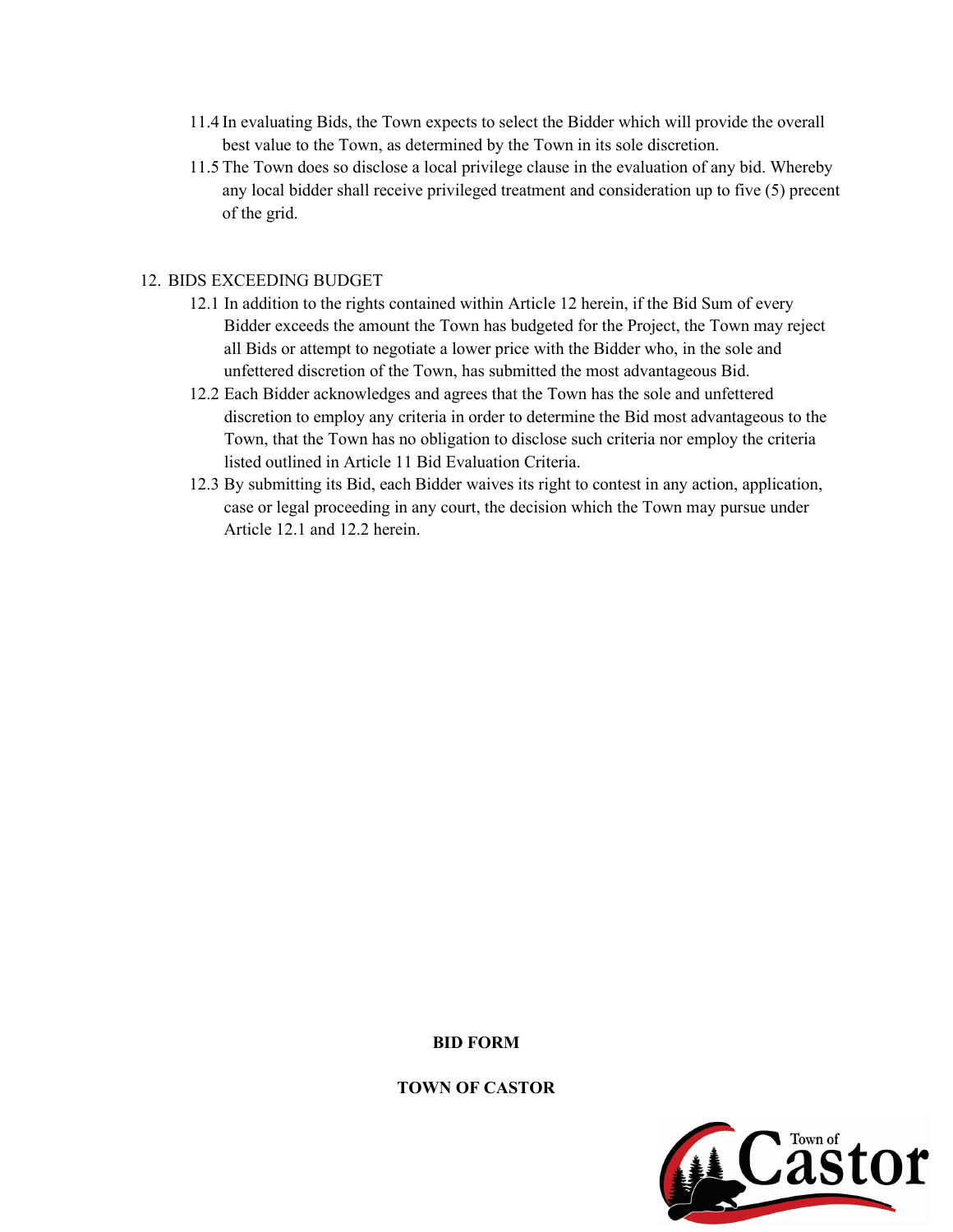### **1.1 BID SUBMITTED TO**

Town of Castor ("Town") c/o Christopher Robblee Box 479, 4901-50Ave Castor, Alberta, T0C 0X0

### **Project: Furnace Replacement**

#### **1.2 BID PRICE**

 $\rm{We,}$ 

*(Company)*

 $\mathrm{of}$   $\_$ 

*(Business Address)*

having examined the Documents as issued by the Town, and having visited the site(s) of where the Work is required to be undertaken; hereby offer to enter into a Contract to complete the project required by the Bid Documents for the Sum as follows:

- 1. Sub-Total (excluding GST)
- 

| 1. Sub-Total (excluding GST) |  |
|------------------------------|--|
| 2 GST                        |  |
| 3. Total                     |  |

in Canadian funds, which price includes any specified cash and contingency allowances and the applicable taxes in force at this date and except as may be otherwise provided in the Documents.

### **1.3 BIDDER'S INFORMATION**

| Legal Name:                   |
|-------------------------------|
| Address:                      |
| Attention:                    |
| Phone:                        |
| Email:                        |
| Worker's Compensation Number: |

### **1.4 BIDDER'S PREVIOUS EXPERIENCE**

The Bid includes at least three descriptions of previous projects completed by the bidder within the past five years, which are similar in scope and magnitude to the scope of the project.

 $\mathcal{L}_\text{max}$  and  $\mathcal{L}_\text{max}$  and  $\mathcal{L}_\text{max}$  and  $\mathcal{L}_\text{max}$  and  $\mathcal{L}_\text{max}$  and  $\mathcal{L}_\text{max}$ 

**Previous Experience #1:** Year Completed: Description of the Project:

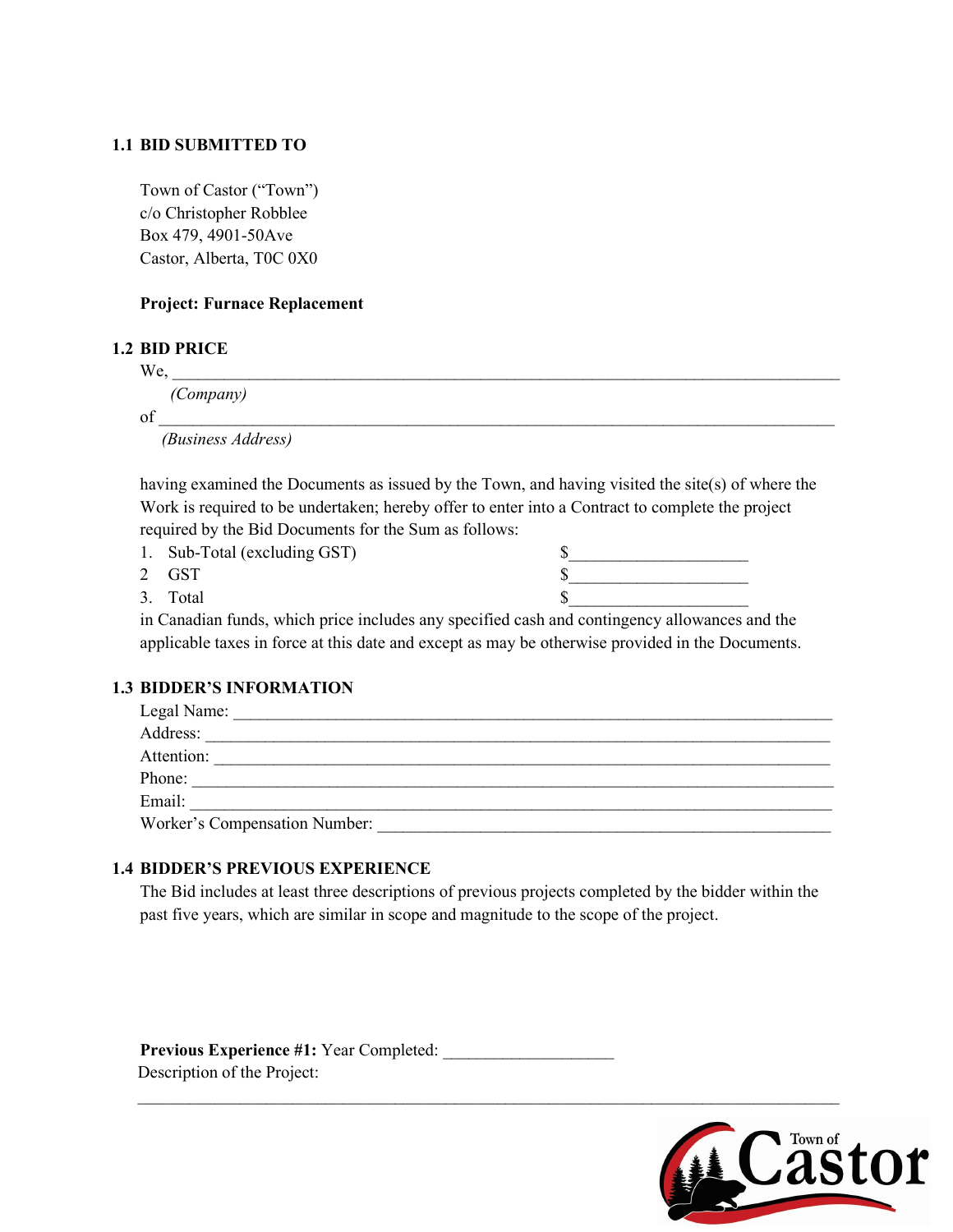| Project Location:                                  |
|----------------------------------------------------|
| Owner:                                             |
|                                                    |
|                                                    |
| Description of the Project:                        |
|                                                    |
| Project Location:                                  |
| Owner:                                             |
| Contact Information: New York Contact Information: |
|                                                    |
| Description of the Project:                        |
|                                                    |
|                                                    |
|                                                    |
| Owner:                                             |

 $\mathcal{L}_\text{max}$  and  $\mathcal{L}_\text{max}$  and  $\mathcal{L}_\text{max}$  and  $\mathcal{L}_\text{max}$  and  $\mathcal{L}_\text{max}$  and  $\mathcal{L}_\text{max}$ 

### **1.5 PROJECT DETAILS**

The bidder agrees to complete the following project and provide the following equipment in relation to the information provided in the invitation to bid and instructions:



#### **1.6 BIDDER SECURITY**

The Bidder Security is attached to this BID. The bidder acknowledges and agrees that the Bidder Security may be forfeited to the Town pursuant to the terms set forth in the Instructions to Bidders; The bidder acknowledges that all statements and information contained in this bid, to the best of its knowledge, are true and correct and hereby declares that:

- (a) it agrees to provide the equipment in compliance with the required completion schedule stated in the Agreement;
- (b) no person, firm, or corporation other than the undersigned has any interest in this project or in the proposed Agreement for which this Bidder is made;